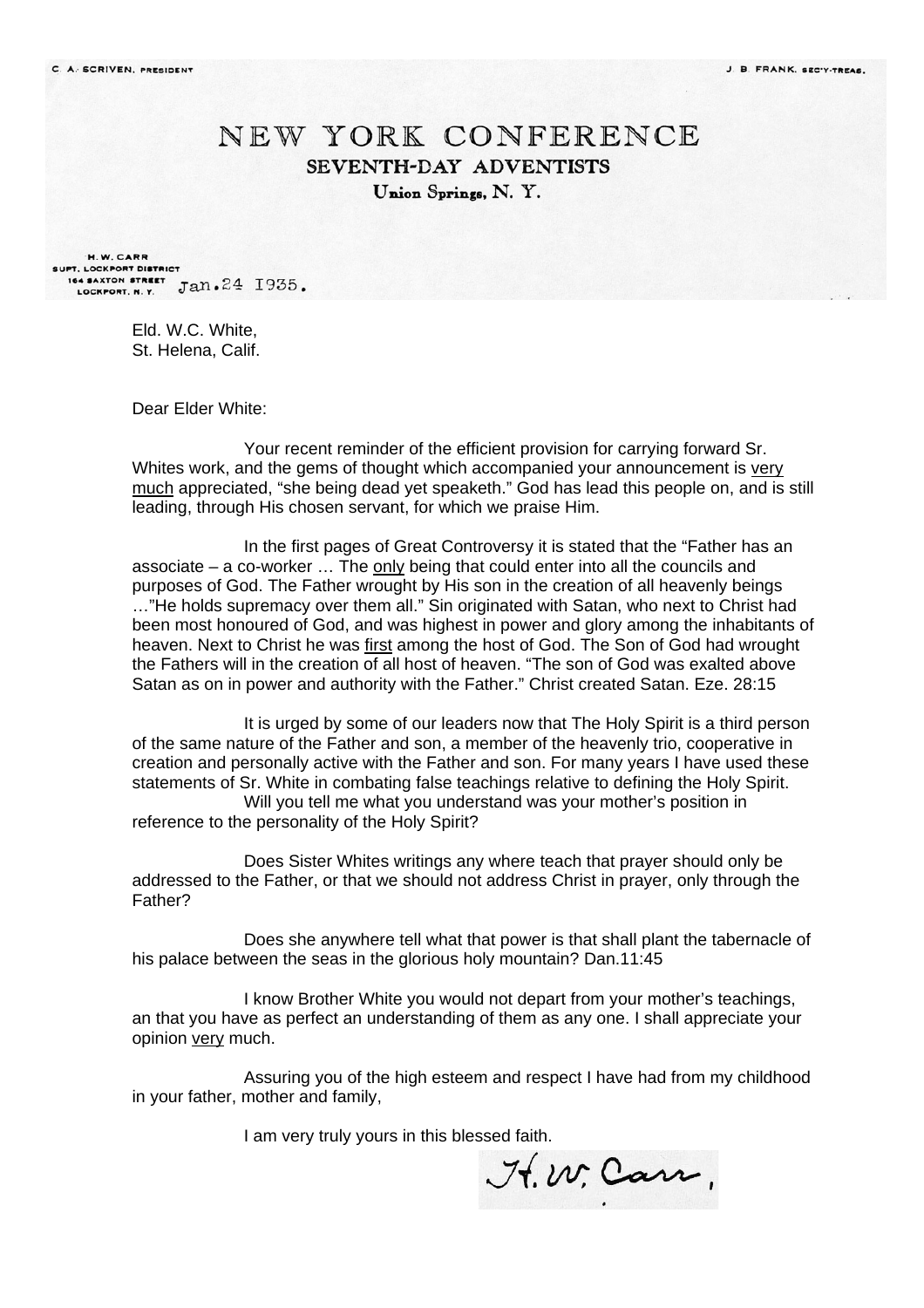April 20, 1935

Elder H.W. Carr 164 Saxton Street Lockport, New York.

Dear Brother Carr:

I held In my hand your letter of January 24. For same months I have been so heavily pressed with work connected with manuscripts which we were preparing for the printer that my correspondence has had to wait.

In your letter you request me to tell you what I understand to be my mother's position in reference to the personality of the Holy Spirit.

This I cannot do because I never clearly understood her teachings on the matter. There always was in my mind some perplexity regarding the meaning of her utterances which to my superficial manner of thinking seemed to be somewhat confusing. I have often regretted that I did not possess that keenness of mind that could solve this and similar perplexities, and then remembering what Sister White wrote in "Acts of the Apostles," pages 51 and 52, "regarding such mysteries which are too deep for human understanding, silence is golden," I have thought best to refrain from discussion and have endeavored to direct my mind to matters easy to be understood.

As I read the Bible, I find that the risen Saviour breathed on the disciples (John 20:22) "and saith unto them, 'Receive ye the Holy Ghost." The conception received from this Scripture, seems to be in harmony with the statement in "Desire of Ages" page 669, also Gen. 1:2; with Luke 1:4; with Acts 2:4; also 8:15 and 10:44. Many other texts might be referred to which seem to be in harmony with this statement in "Desire of Ages."

The statements and the arguments of some of our ministers in their effort to prove that the Holy Spirit was an individual as are God, the Father and Christ, the eternal Son, have perplexed me and sometimes they have made me sad. One popular teacher said "We may regard Him, (the Holy Spirit) as the fellow who is down here running things."

My perplexities were lessened a little when I learned from the dictionary that one of the meanings of personality, was